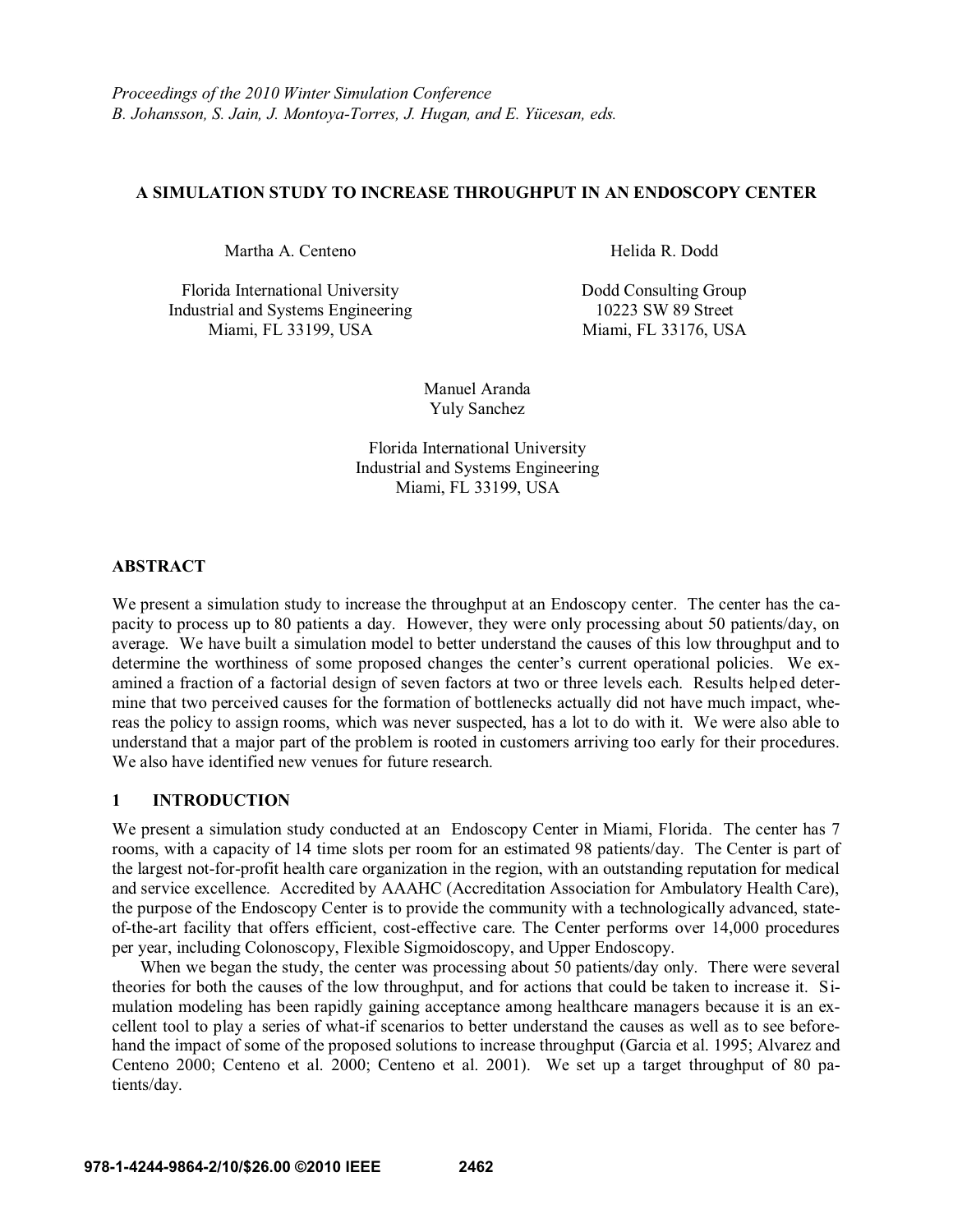This paper is organized as follows: Section two provides a description of the Endoscopy system. Section three discusses some interesting findings that came to light when we conducted the analysis of historic records to establish input for the simulation model. Section four describes the design of the model, which was written in ARENA (Kelton and Sadowski 2004), and the experimental conditions. Section 5 gives a discussion of the results. Lastly, section six summarizes the conclusion of this effort, and some potential extensions.

# **2 THE ENDOSCOPY SYSTEM**

The system under study has seven rooms, where seven single or combined procedures are performed (Table 1). The working schedule allows for 98 times slots among all 7 rooms; each time slot is 30 minutes. The facility operates as 100% appointment facility, in other words, no walk-ins are allowed. The scheduling policies do allow for changes up to the previous day of the procedure; however, the procedures should preferably be scheduled at least 3 days in advance. Time slot availability for actual procedures is based on a block schedule for the 22 doctors that the Center works with. Historical records were used to determine the duration of each procedure type. Similarly, the number of registered nurses (RNs) and registrations clerks also vary throughout the day according to a schedule (Table 2).

| Table 1. Flocedules Felcentage and Dufation |                 |         |                                  |  |  |  |  |  |
|---------------------------------------------|-----------------|---------|----------------------------------|--|--|--|--|--|
| Procedures                                  | Description     | $\%$    | <b>Procedure Time</b>            |  |  |  |  |  |
| <b>COL</b>                                  | Colonoscopy     | 56.3%   | Erlang $(3.35, 5)$               |  |  |  |  |  |
| <b>GST</b>                                  | Gastroscopy     | 18.4%   | $0.5 +$ Lognormal $(6.44, 4.69)$ |  |  |  |  |  |
| C/G                                         | Colon/Gastro    | 23.2%   | $7.5 + Weibull(16.3, 1.65)$      |  |  |  |  |  |
| G/E                                         | Gastro/Ent      | $0.7\%$ | Uniform $(9, 12)$                |  |  |  |  |  |
| G/F                                         | Gastro/Flex Sig | $1.0\%$ | Triangular $(4, 5, 16)$          |  |  |  |  |  |
| CGE                                         | Col/Gastro/Ent  | $0.3\%$ | Uniform $(14, 26)$               |  |  |  |  |  |
| <b>ENT</b>                                  | Enteroscopy     | $0.1\%$ | Uniform $(9, 12)$                |  |  |  |  |  |

Table 1: Procedures Percentage and Duration

| <b>Resource</b>       | Pre/post Op Beds | Director<br><b>Doctors</b><br>'st.<br>Impressions |           | <b>Alternate Recovery</b><br>Chairs | Registrars |
|-----------------------|------------------|---------------------------------------------------|-----------|-------------------------------------|------------|
| <b>Available</b>      | 20               |                                                   | 2 to 7    |                                     | l to 4     |
| RN<br><b>Resource</b> |                  | Rooms                                             | Scheduler | Anesthesiologists                   |            |
| <b>Available</b>      | to $12$          |                                                   |           |                                     |            |

Table 2: Resources Data

Once a patient is referred by a physician, a schedule time and date is set by the scheduler. The patient then goes through a pre-assessment activity to capture personal information. Some of the patients also undergo a pre-registration activity to capture all medical and insurance information. On the day of the surgery, the patient is expected to arrive to the facility 1 hour prior to the actual procedure so that he/she can go through registration and pre-op activities in a timely fashion. Patients are also expected to arrive with a companion, or to have made arrangements to have someone pick them up after the procedure has been completed, as they are not yet in a condition to drive. When they arrive, the patient is greeted by the Director of First Impressions. This individual is in charge of three things: 1) checking that indeed the patient has arrived on the correct day, 2) routing the patient to the next step, and 3) ensuring that the work load in the registration area is relatively balanced (cyclical assignment of patient to registrar). Once a patient has been properly registered, an RN will come for the patient as soon as a Pre/Post Op Bed is available. Once at the bed, the RN completes the pre-op activities and notifies anesthesiologist and doctor that the patient is ready for the procedure. The duration of the procedure depends on the nature of the procedure itself as shown in Table 1. Upon completion of the procedure, the anesthesiologist returns the patient to the Pre/Post Op bed area, where the RN is in charge of the patient until the patient recovers from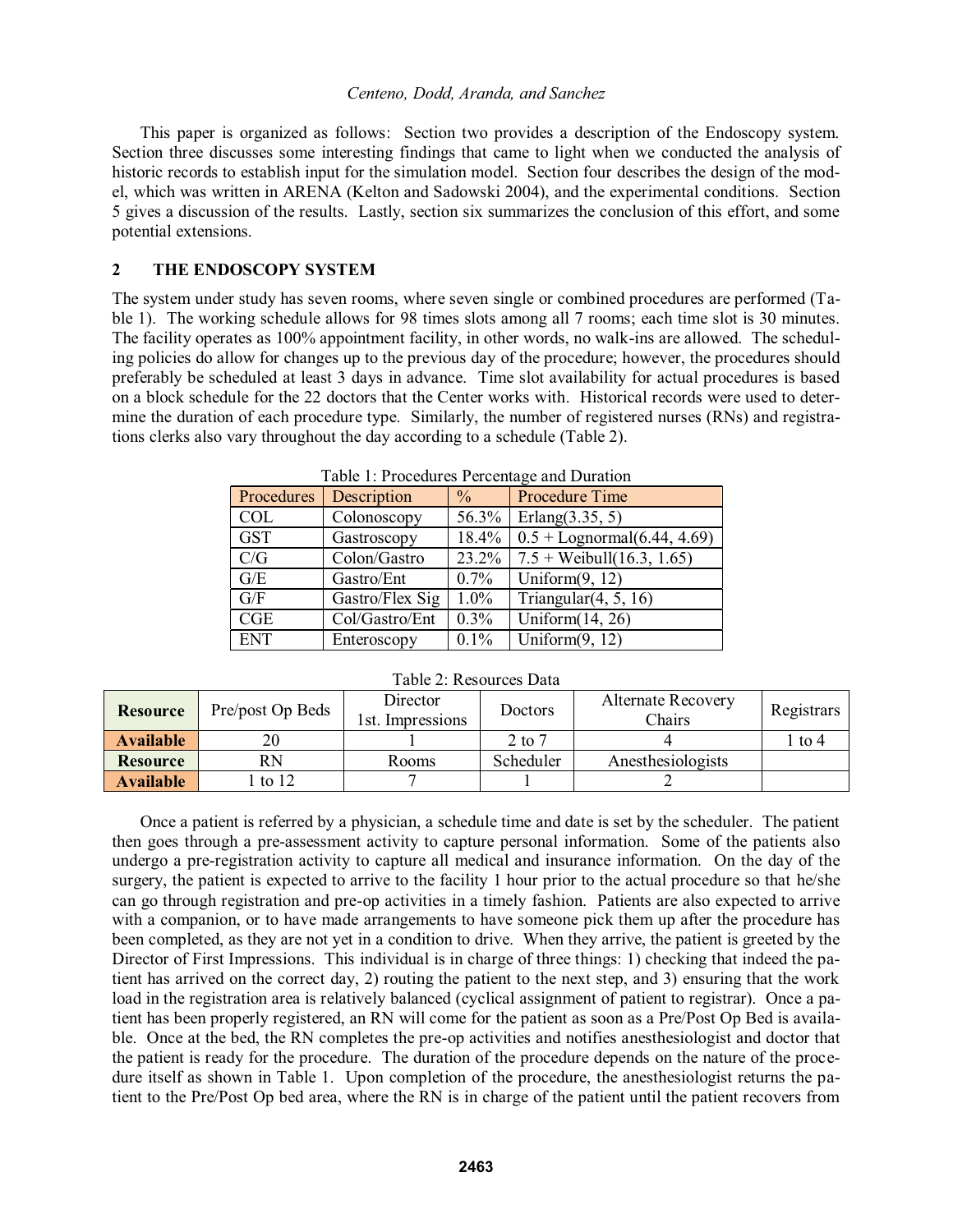the anesthesia. At that moment, the patient will be discharged if the relative of the patient is on-site, or the patient will be transferred to one of the alternate recovery chairs to wait for the relative.

# **3 ESTABLISHING INPUTS FOR THE SIMULATION MODEL**

To establish inputs similar to those shown in Table 1, we examined historical records as well as observed the system for several weeks. Data sets collected were analyzed in regards to 1) patient arrival times, 2) registration times, 3) frequency of each procedure, 4) duration of the procedures, 5) cancellations and no shows, 6) duration of pre-op and post op activities, 7) room turnaround times, and 8) schedules of the various registrars, nurses, and doctors. We have summarized the results of these analysis in Tables 3 and 4. We present some findings that we considered were interesting; however, the schedules of the various resources are not shown as we are not in liberty to disclose them.

| 1400               |                              |                 |  |  |  |  |  |
|--------------------|------------------------------|-----------------|--|--|--|--|--|
| <b>Activity</b>    | <b>Distribution</b>          | $\frac{6}{9}$   |  |  |  |  |  |
| Pre-Registered     | Erlang $(2.02, 3)$           | 32%             |  |  |  |  |  |
| Non-Registered     | Gamma(2.48, 3.25)            | 68%             |  |  |  |  |  |
| Pre-Op Admission   | Triangular(16.5, 17.6, 56.5) |                 |  |  |  |  |  |
| Discharge          | Normal(35.3, 14.2)           |                 |  |  |  |  |  |
| Receive - Post Op  | Uniform $(0.5, 3.5)$         |                 |  |  |  |  |  |
| Room Turn Around   | $9.5 + Lognormal(13.8, 15)$  |                 |  |  |  |  |  |
| <b>Appointment</b> |                              |                 |  |  |  |  |  |
| <b>Kept</b>        | <b>Cancellations</b>         | <b>No Shows</b> |  |  |  |  |  |
| 95.60%             | 3.10%                        | 1.30%           |  |  |  |  |  |

| Table 4: Arrivals Summary |  |
|---------------------------|--|
|---------------------------|--|

|                                                                      |          | $\% > 90$ Min $\frac{6}{5} > 60$ Min | $\% > 30$ Min | $\frac{0}{0}$ | Lag Time Distribution                                                               |  |  |
|----------------------------------------------------------------------|----------|--------------------------------------|---------------|---------------|-------------------------------------------------------------------------------------|--|--|
| $Early =$                                                            | $5.07\%$ | 8.73%                                | 38.03%        | 67.36%        | User defined                                                                        |  |  |
| On Time $=$                                                          |          |                                      |               | 21.25%        |                                                                                     |  |  |
| Late $=$                                                             | $0.00\%$ | 3.33%                                | $16.67\%$     | 11.39%        | Exponential (13.1)                                                                  |  |  |
| Difference = mu (Only Early) - mu (Only Abs Late)                    |          |                                      |               |               |                                                                                     |  |  |
| Estimate for difference: 15.50 95% CI for difference: (11.21, 19.80) |          |                                      |               |               |                                                                                     |  |  |
|                                                                      |          |                                      |               |               | T-Test of difference = 0 (vs not =): T-Value = 7.10 <b>P-Value = 0.000</b> DF = 312 |  |  |

# **3.1 Analysis of Arrivals Lag Time**

When we began the study, there was a perception that the low throughput was due, in part, to patients arriving late. We defined being late (or early) as arriving 5 or more minutes after (or before) the scheduled arrival time (which is 1 hr before the procedure start time). As we looked at the historic records, we realized that late arrivals occur only 11.39% of the time (Table 4), and furthermore the length of the lateness (lag time) is mostly under 30 minutes (80% of the time). On the other hand, early arrivals occur 67.36% of the time, and about 52% of the time, the length of the lag time is over 30 minutes. So the problem are not the late arrivals, rather the early arrivals. We also noticed that the behavior of lag time was different for late and early arrivals (Table 4 and Figures 1 and 2). These results were a bit of a surprise, but further study confirmed that indeed when a patient is early, there is a high chance the patient may be taken into the Pre-op area out of order (ahead of its schedule), causing doctors to be idle because their on- time patient cannot be "Pre-Oped."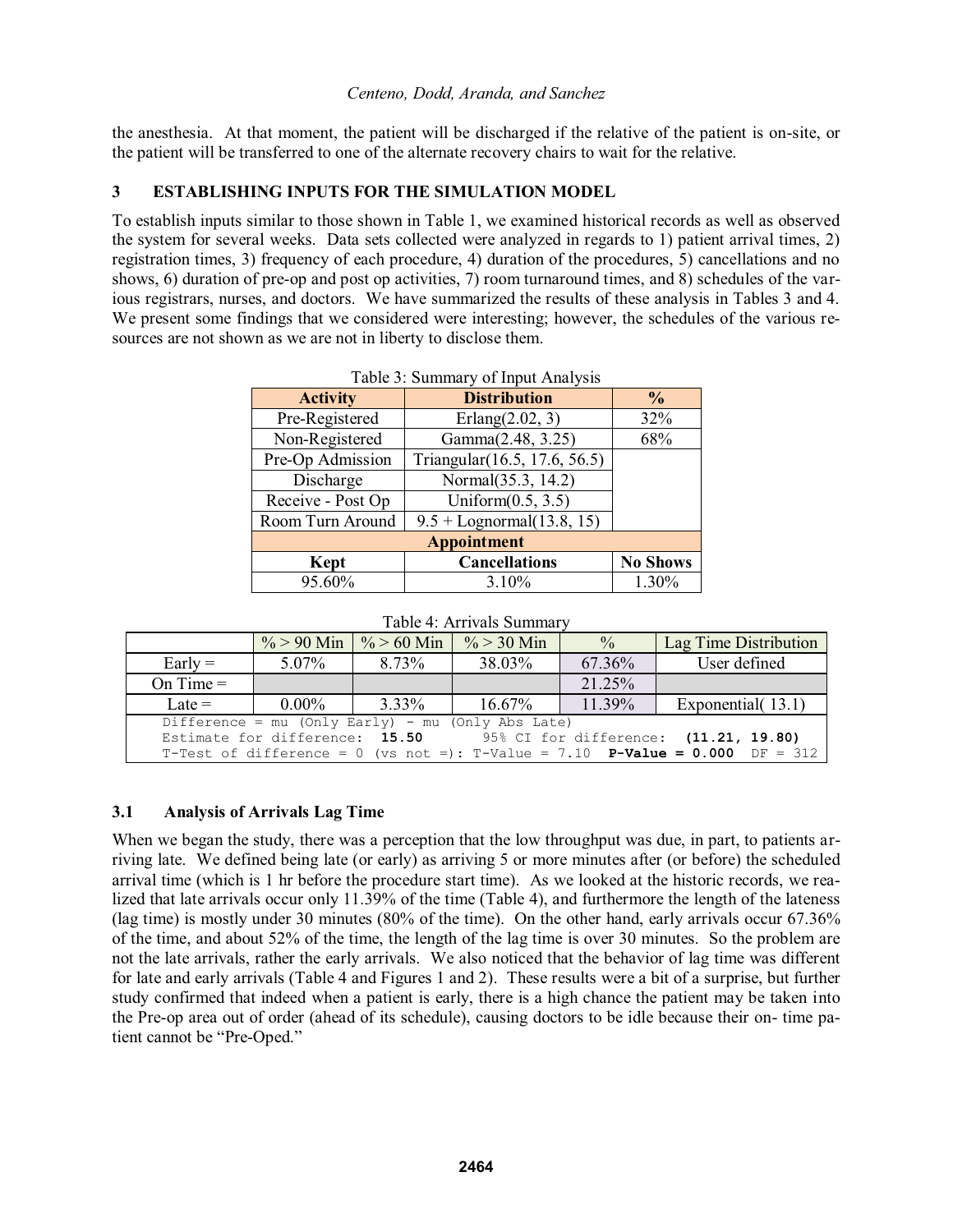

Figure 1: Histogram of Lag Time for Late and Early Arrivals



Figure 2: Box Plot of Lag Time for Late and Early Arrivals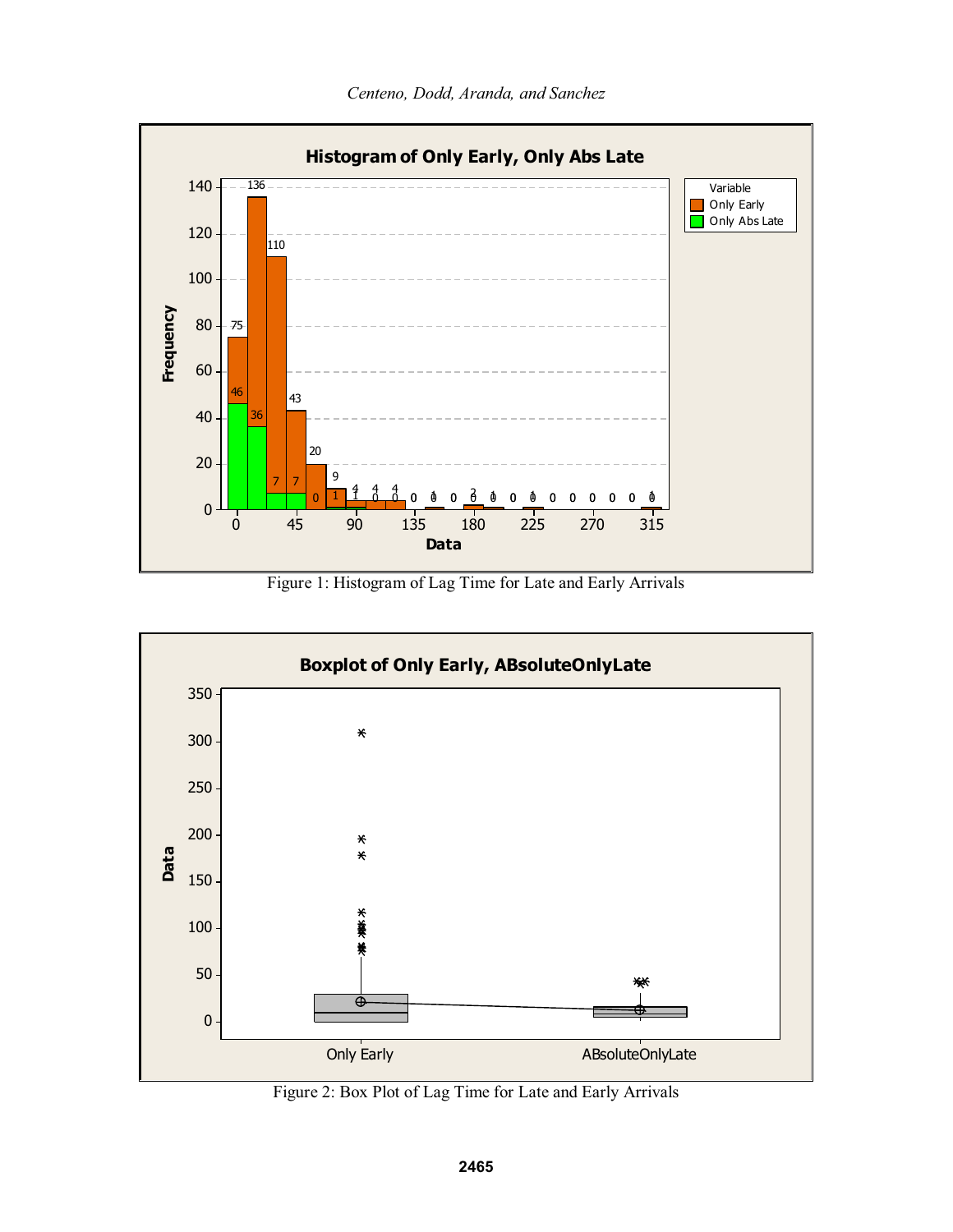#### **3.2 Analysis of Registration Times**

Another perceived cause for the low throughput was the registration time. It was believed that registration was taking too long, either because the registrars were slow, or because they did not have enough registrars, which was causing patients to wait to be registered for an unacceptable long time.

Once the appointment date and time have been selected, patients may be contacted by one of the registrars to collect insurance and medical information. However, this contact with the patient is dependent on the time availability of the registrars. Thus, on the day of the procedure, the patient may or may not be pre-registered. As suspected, there is indeed a difference on the time spent at the registration depending on whether or not the patient has been pre-registered (Table 5 and Figure 3). However, this statistical analysis is not enough to determine the impact of the longer time for non-registered patients in the total flow time. This piece of the puzzle was answered by the simulation results. As shown in Figure 4, the contribution of the wait time for the registrar to the total wait time a patient experiences is no more than 5% under various alternatives of the system. Clearly, the registration activity is not holding back the patients; in other words, it is not the bottleneck.

| <b>Registration Status</b>                                                         | $\frac{6}{10}$ | <b>Registration Time</b>              |  |  |  |  |  |  |
|------------------------------------------------------------------------------------|----------------|---------------------------------------|--|--|--|--|--|--|
| Pre-Registered                                                                     | 32%            | Erlang $(2.02, 3)$                    |  |  |  |  |  |  |
| Non-Registered                                                                     | 68%            | Gamma(2.48, 3.25)                     |  |  |  |  |  |  |
| Difference = mu (Times No Pre Req) - mu (Times Pre Req)                            |                |                                       |  |  |  |  |  |  |
| Estimate for difference: 2.410                                                     |                | 95% CI for difference: (1.623, 3.197) |  |  |  |  |  |  |
| T-Test of difference = 0 (vs not =): T-Value = $6.01$ P-Value = $0.000$ DF = $646$ |                |                                       |  |  |  |  |  |  |

Table 5: Registration Times Summary



Figure 3: Comparison of Registration Times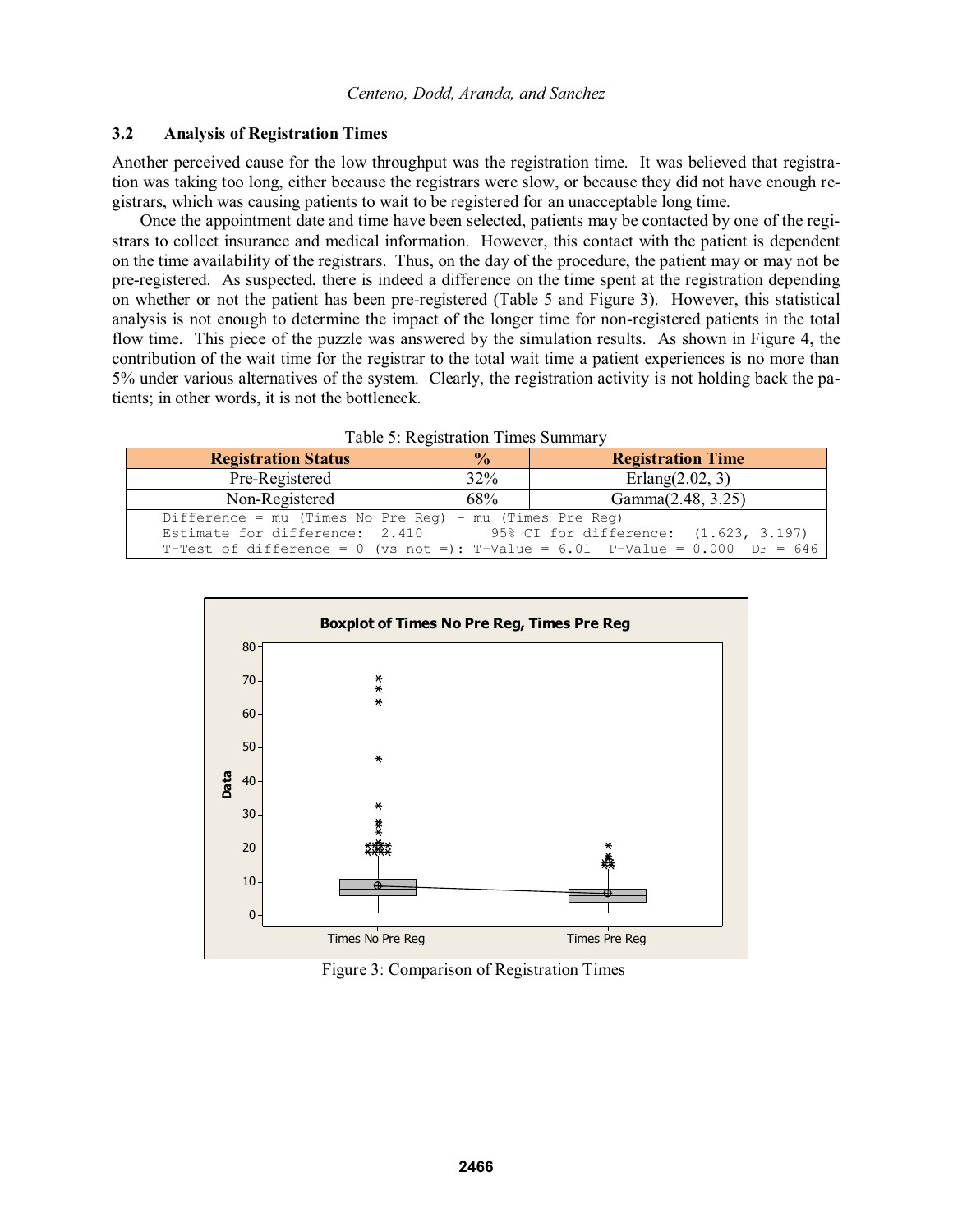*Centeno, Dodd, Aranda, and Sanchez* 



Figure 4: Wait Time Contribution

# **4 THE SIMULATION MODEL**

The ARENA model is very straight forward. The schedule of patients is generated at the beginning of each simulated day. The experimentation has been done for a period of 5 days, i.e., a complete working week. Therefore, all schedules for resources span over a week. The model was verified and validated using walkthroughs and comparing the results to a benchmark historical data set.

Once it is time for the simulated patient to show up in the system, it is sent to the parking lot area, where we have collected information in regards to the utilization of the parking spaces. As the patient approaches from the parking lot to the greeter's area, an accompanying entity is produced to represent the relative that will take the patient back home. We have assumed that all relatives wait for the patient. However, some patients are transported by commercial transportation, so there is no one actually waiting for them until the estimated discharge time realizes. There was no data to estimate the percentage of the time that this happens, so we had to leave it out. From this point forward, the simulated patient is routed according to the flow process described previously in Section 2.

# **4.1 Assumptions**

We developed the simulation model under the following assumptions. These assumptions were established in consultation with management:

- -• All patients' companions arrive with the patient and stay in the waiting area until the patient is discharged.
- $\bullet$ There is always an anesthesiologists available.
- Doctors could perform back to back procedures if necessary.
- -There is a demand of at least 80 procedures per day, but it is not accepted due to bottlenecks.
- $\bullet$ • RN's schedule may be changed.
- -Additional doctors and RNs may be hired.
- $\bullet$  If a resource is scheduled to work, it will show up for work. In case this is not the case, a replacement for the resource is assumed to be available.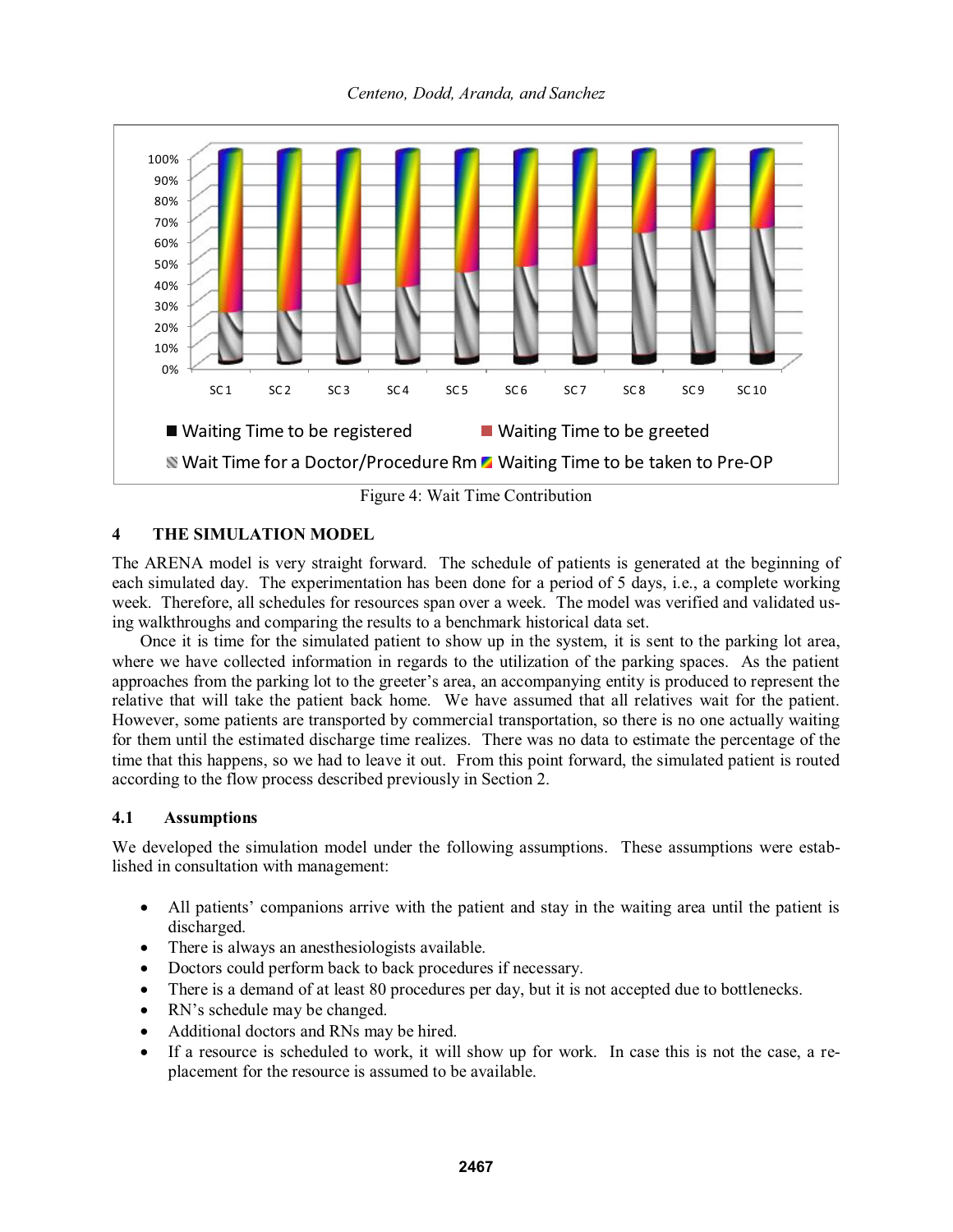# **4.2 Experimental Conditions**

We designed a factorial experiment to explore the various ideas recommended by stakeholders. Seven factors were identified, each with a different number of levels as shown in Table 6.

|                | Factor<br>Levels       |   | Levels                               |                                    |                                       |                                                |  |  |
|----------------|------------------------|---|--------------------------------------|------------------------------------|---------------------------------------|------------------------------------------------|--|--|
|                |                        |   | a                                    | h                                  | $\mathbf{C}$                          |                                                |  |  |
| F1             | <b>Scheduling Rule</b> | 3 | Probabilistic<br>$(0 \text{ to } 7)$ | Constant 5/slot                    | Constant<br>1@4, 12@6, 1@4            |                                                |  |  |
| F2             | <b>RN</b> Schedule     | 3 | $As-Is$                              | shift down 15<br>min               | shift down 30 min<br>& add 0.2 RN FTE | shift down 30<br>min &add 1.5<br><b>RN FTE</b> |  |  |
| F <sub>3</sub> | DR Schedule            | 2 | $As-Is$                              | Add 2: $1@7/$<br>$1(\overline{a})$ |                                       |                                                |  |  |
| F <sub>4</sub> | Pre-Admit              | 3 | No.                                  | Yes $(50\%)$                       | Yes (75%)                             |                                                |  |  |
| F5             | <b>Beds</b>            | 2 | 20                                   | 24                                 |                                       |                                                |  |  |
| F <sub>6</sub> | Room Assignment        | 2 | As Is                                | Random                             |                                       |                                                |  |  |
| F7             | Discharge Time         | 2 | As Is                                | Reduce by 25%                      |                                       |                                                |  |  |

- 1. *Scheduling Rule*: This factor is used to vary the number of appointments to generate per time slot. Under the system prior to the study, some time slots could be fully filled, whereas others would be empty or only have a couple of patients. An alternative is to have 5 patients scheduled per time slot, uniformly throughout the day. A second alternative is to have the end time slots (start and end) with 4 patients only, whereas the time slots in the middle would have 6 patients each. Under both alternatives, there would be 80 patients processed.
- 2. *RN Schedule*: We explored three alternatives to the current schedule. The first one involved shifting down the current schedule by 15 min to have more RNs at the beginning of the day. The schedule of the doctors starts 1 hour after that of the registrars' and RNs'. The other two are a combination of shifting down the schedule and adding additional RN FTE's.
- 3. *Dr Schedule*: One alternative was explored, namely shifting the schedule of some doctors such that there are 2 additional doctors at the beginning of the day. Historic records, observations, and the simulation of the AS-IS system clearly showed that the backlog begins to form around 7 AM in the morning when the Center is not yet working at full speed.
- 4. *Pre Admit*: Management has been interested in checking to see if they should pre admit patients or not. By doing this, the pre-op time would be reduced. Management and nurses estimated that the impact could be as low as 50% and as high as 75% reduction of the pre-op time.
- 5. *Beds*: One alternative that needs to be considered is the conversion of the alternate recovery chairs into permanent pre/post op beds.
- 6. *Room Assignment*: Doctors perform the procedures in the room of their preference. However, we wanted to explore if the rooms and doctors' utilization would improve by assigning the rooms as the rooms become available, breaking ties randomly.
- 7. *Discharge Time*: Doctor use anesthesia at their own discretion and preference. We wanted to explore what effect on flow time would implementing a medically acceptable standard on the application of anesthesia. It was estimated by the doctors that the discharge time could be reduced by up to 25%.

We ran a fractional factorial design (a subset of 10 scenarios) as shown in Table 7. Each scenario was run for 30 replications. The selected subset requires the scheduling of 80 patients per day, except the first one, which represents the status quo.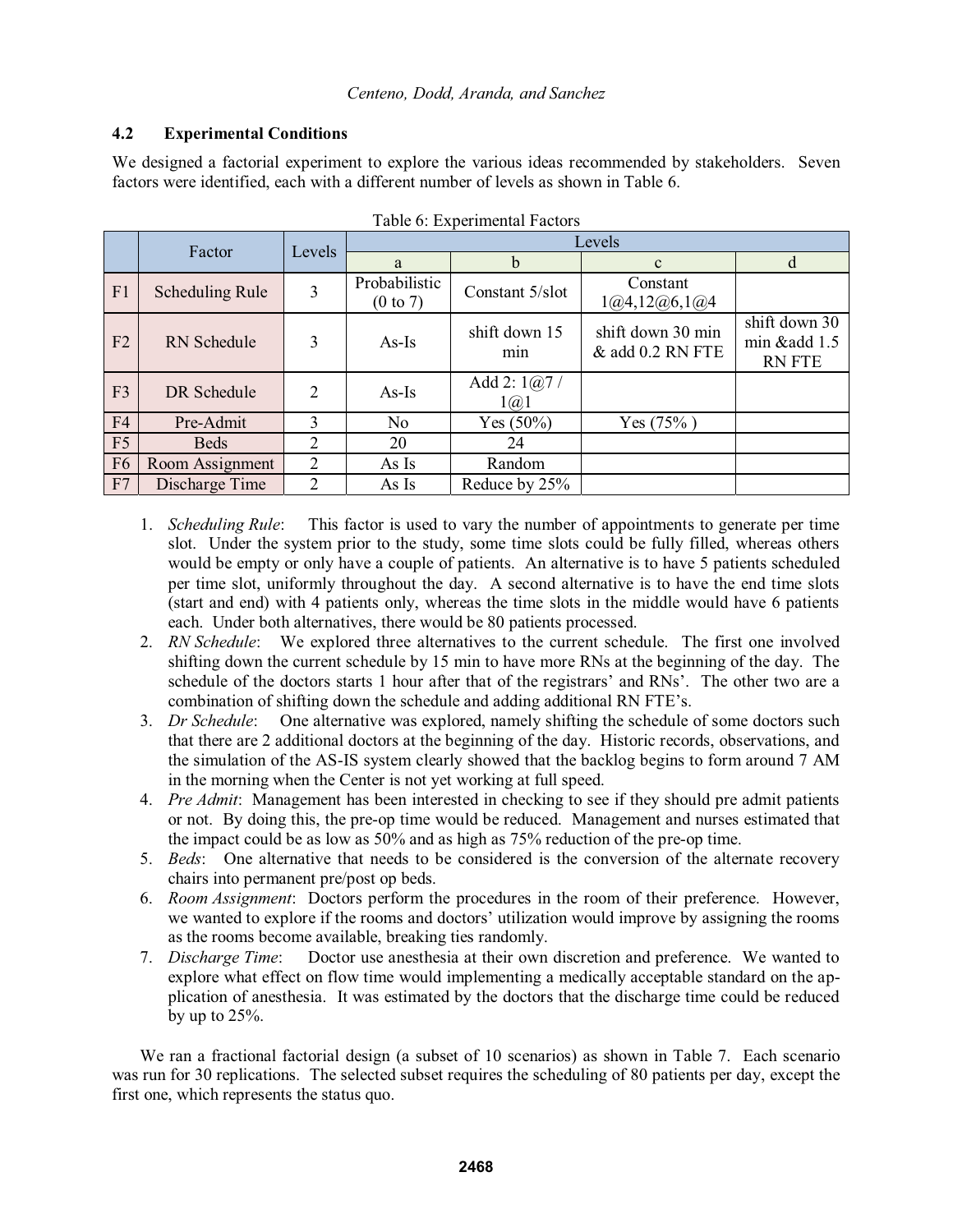|    | F1                            | F <sub>2</sub>                        | F <sub>3</sub>                                                   | F <sub>4</sub> | F5 | F6           | F7            |
|----|-------------------------------|---------------------------------------|------------------------------------------------------------------|----------------|----|--------------|---------------|
|    | Random<br>$(0 \text{ to } 7)$ | As Is                                 | As Is                                                            | N <sub>o</sub> | 20 | Preferential | As Is         |
| 2  | Constant 5                    | As Is                                 | As Is                                                            | N <sub>0</sub> | 20 | Preferential | As Is         |
| 3  | Constant 5                    | As Is                                 | As Is                                                            | N <sub>0</sub> | 20 | Random       | As Is         |
| 4  | Constant 5                    | As Is                                 | $+ 2: 1 \omega$ , 7-9/1 $\omega$ 1-3                             | N <sub>0</sub> | 20 | Random       | As Is         |
| 5  | Constant 5                    | As Is                                 | $+ 2: 1 \omega$ , 7-9/1 $\omega$ 1-3 Yes50                       |                | 20 | Random       | As Is         |
| 6  | Constant 5                    | $shift - 30 min$                      | $+ 2: 1 \omega$ , 7-9/1 $\omega$ 1-3 Yes50                       |                | 20 | Random       | As Is         |
| 7  | Constant 5                    | shift - 30 min + $0.2$ RN             | + 2: $1\omega$ 7-9/1 $\omega$ 1-3 Yes50                          |                | 20 | Random       | As Is         |
| 8  | Constant 5                    | shift - 30 min +1.5 RN                | $+ 2: 1(\partial$ , 7-9/1 $(\partial)$ 1-3 Yes75                 |                | 20 | Random       | Reduce by 25% |
| 9  | Constant 5                    | shift - 30 min +1.5 RN                | + 2: $1(\overline{\omega}, 7 - 9/1\overline{\omega}) - 3$ Yes 75 |                | 20 | Random       | $As-Is$       |
| 10 | Constant 5                    | shift - $30 \text{ min}+2 \text{ RN}$ | + 2: $1\omega$ 7-9/1 $\omega$ 1-3 Yes75                          |                | 20 | As Is        | Reduce by 25% |

Table 7: Scenarios

### **5 DISCUSSION OF RESULTS**

We looked at the following key measures of performance: Flow time, Wait time, Throughput, and Utilization of all resources. Except for the AS-IS scenario (SC1), all scenarios were under stress as 80 patients are scheduled. As we can see in Figure 5, requiring 80 patients without any changes to the facility (SC2) increases the flow time by 1/3. However, as the operational policies are changed, and some additional resources are added, flow time decreases to a level better than the AS-IS, while processing 80 patients instead of 50. It is worth noting that the flow time increases again in SC10 because, in this scenario, we have embedded changes to the system that move the bottlenecks that were forming at the Pre/Post Op beds to the rooms turn around activity. Figure 6 shows how the contribution of the wait time for the procedure room begins to increase again in SC10, and it is because now patients cannot be moved to the rooms themselves, whereas before they could not be moved into the beds. But most importantly, under SC10, the room assignment is preferential (AS-IS). There is no doubt that such preferential assignment of rooms stresses the system even when resources to remove bottlenecks have been added. SC9 offers the best flow time, with relative minor changes in operational policies and FTE, and it also allows the processing of 80 patients per day (Figure 7).



Figure 5: Flow Time and Wait Time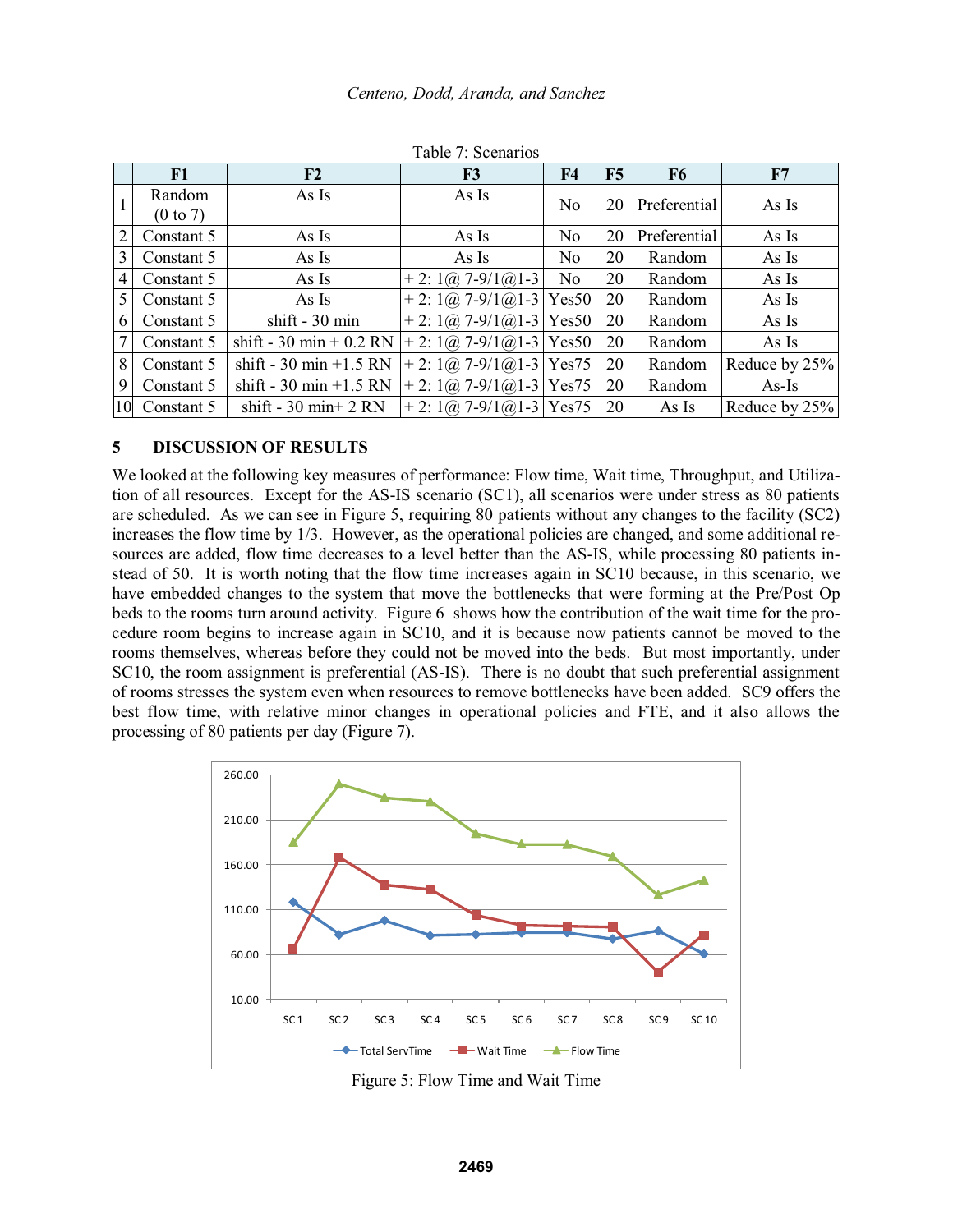

Figure 6: Shifting of wait time



Figure 7: Throughput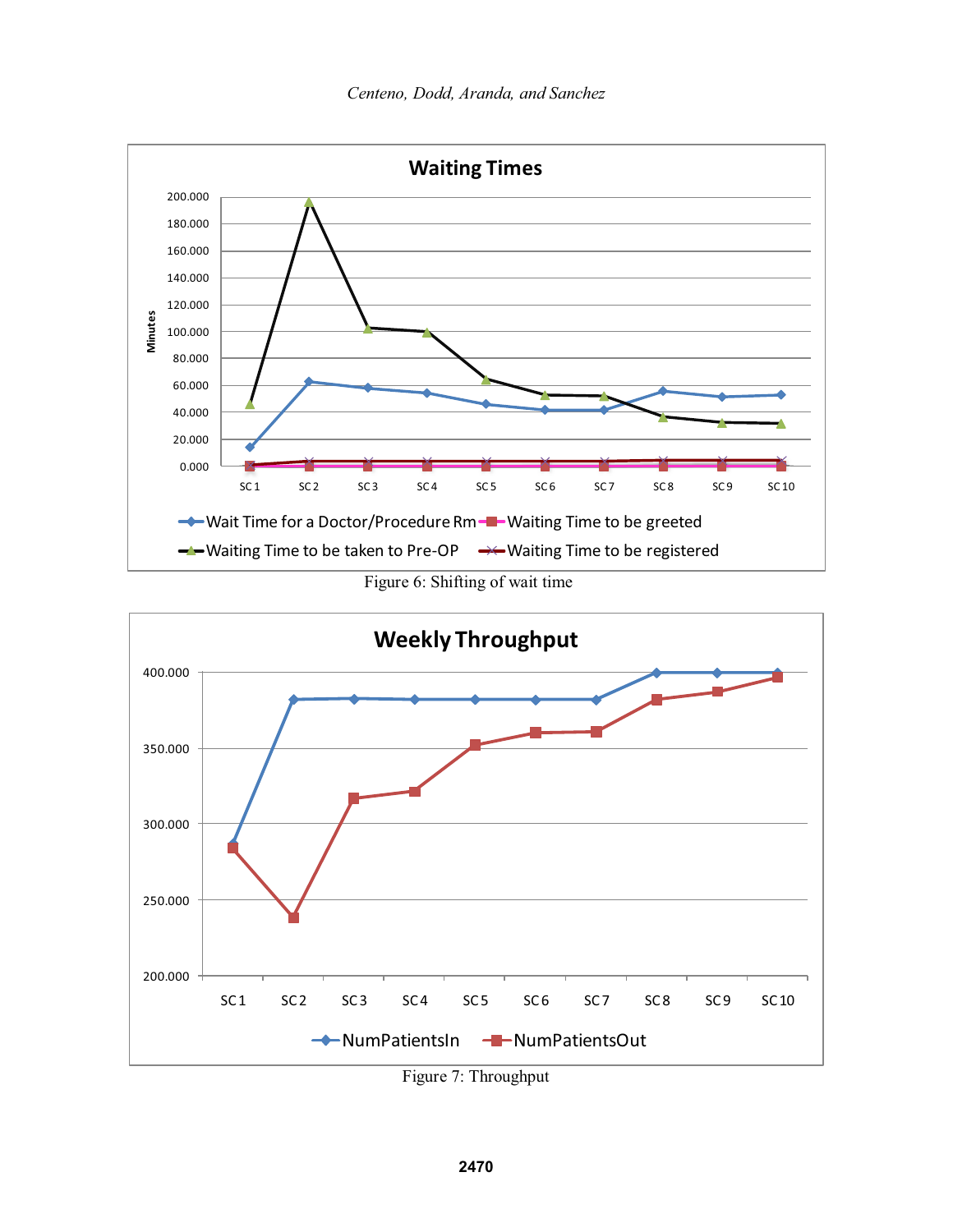In regards the utilization of resources, when stressing the system with the scheduling of 80 patients per day, all utilizations go through the roof; in fact, doctors punch thru the roof because they are required to put some over time (1.06 utilization), and they still cannot process all 80 patients. As polices are changed and some resources added, the levels of utilization converge for all resources, until the system stresses out because a new bottleneck forms at the room turn around activity (Figure 8, SC10).



# **6 CONCLUSION AND POTENTIAL EXTENSIONS**

From this study, we concluded that scenario 9 is the best among the explored scenarios. Specifically, the center needs to:

- Add 1.5 RN FTE,
- Shifting down the schedule of nurses by 30 minutes,
- Add one doctor to the time slots between 7 and 9 AM and to the time slots between 1 and 3 PM,
- Increase the percentage of pre-admitted patients to 75%,
- Do not use preferential assignment of rooms, and
- Find ways to reduce the discharge time by 25%.

Table 8 shows a summary of the recommended policies, as well as what would happen if the assignment of rooms continues to be done in a preferential fashion.

We also realized that the fractional experimentation has not given us a full picture, making difficult to pin point additional opportunities for improvement. Thus, we see opportunities for extensions to this work as follows: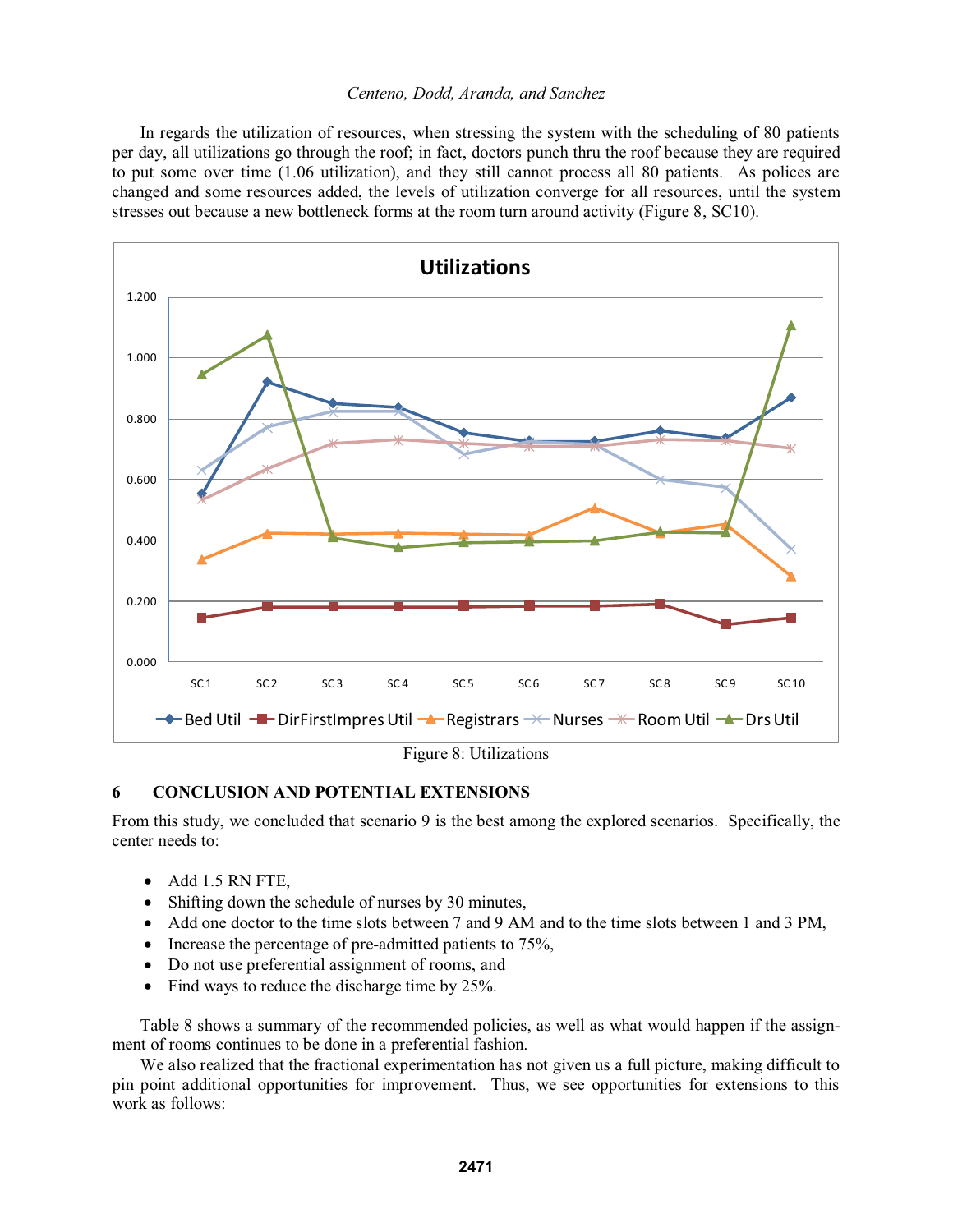- 1. Consideration of different scheduling for the doctors, such as a morning-afternoon paradigm in which two hours at lunch time enable a break for the doctors as well as an opportunity to catch up with the morning backlog.
- 2. Consideration of a different appointment policy in which two fast procedures are not scheduled back to back. For example, scheduling to GST back to back requires a significant decrease in the turn around time of the room as well as expedience in the pre-op activity. As is, such time cannot be decreased, so doctors are left to wait longer between the two procedures.
- 3. It is necessary to study the effect of the lag time for early arrivals in more details so that a clearer policy can be developed as to how instruct the scheduler, patients, and the doctors.
- 4. Adding time slots to the current schedule is also a possibility that should also be explored as that may lead to exceeding the processing of 80 patients per day.

| Scenario | F1                       | F2                                                    | F3                                    | F <sub>4</sub> | F5 | F <sub>6</sub>   |  | F7               |
|----------|--------------------------|-------------------------------------------------------|---------------------------------------|----------------|----|------------------|--|------------------|
|          | Random $(0,7)$           | $AS$ -IS                                              | AS-IS                                 | N <sub>o</sub> |    | 20 Preferential  |  |                  |
| 9        | 5                        | shift - $30 \text{ min}+1.5 \text{ RN}$<br><b>FTE</b> | Add 2: $1(a)$ 7-9;<br>$1(a)1-3$       | Yes75 20       |    | Random           |  | Reduce by<br>25% |
| 10       | 5                        | shift - 30 min+ $1.5$ RN<br><b>FTE</b>                | Add 2: $1(\omega)$ 7-9;<br>$1(a)1-3$  | Yes75 20       |    | Random           |  | Reduce by<br>25% |
| Scenario | Throughput               | $#$ of Patients Waiting to<br>be Admitted             | # of Patients Wait-<br>ing - Pre-Proc | Drs<br>Util    |    | <b>Bed Utill</b> |  | Room Util        |
|          | 57                       |                                                       |                                       | 94.6           |    | 55.3             |  | 53.4             |
| 9        | 75                       | Decrease                                              | Slight Increase from<br>Current       | 42.6           |    | 73.6             |  | 72.7             |
| 10       | Converge to<br>$80$ /day | Decrease                                              | Slight Increase from<br>Current       | 1.1            |    | 86.9             |  | 70.2             |

Table 8: Recommendations

# **REFERENCES**

- Alvarez, A. M. and M.A. Centeno. 2000. Simulation-Based Decision Support for Emergency Rooms Systems. *International Journal of Healthcare Technology and Management*, 2(5/6):523-538.
- Centeno, M. A., C. Albacete, D. Terzano, M. Carrillo, and T. Ogazon. 2000. A Simulation Study of the Radiology Department at JMH. In: *Proceedings of the 2000 Winter Simulation Conference*, ed. J. A. Joines, R. R. Barton, K. Kang, and P. A. Fishwick. 1978-1984. Piscataway, New Jersey: Institute of Electrical and Electronics Engineers, Inc.
- Centeno, M. A., E. Lopez, M. Lee, H. Fernandez-Dodd, M. Carrillo, and T. Ogazon. 2001. A Simulation of Study of the Labor and Delivery Rooms at JMH. In *Proceedings of the 2001 Winter Simulation Conference*, ed. B. A. Peters, J. S. Smith, D. J. Medeiros, and M. W. Rohrer. 1392-1400. Piscataway, New Jersey: Institute of Electrical and Electronics Engineers, Inc.
- Garcia, M. L., M. A. Centeno, C.M. Rivera, and N. DeCario.1995. Reducing Time in an Emergency Room Via a Fast Track. In *Proceedings of the 1995 Winter Simulation Conference*, ed. C. Alexopoulos, K. Kang, W.R. Lilegdon, D. Goldsman, 1048-1054. Piscataway, New Jersey: Institute of Electrical and Electronics Engineers, Inc.
- Kelton, W. D., and Randall P. Sadowski. 2004. *Simulation with ARENA.* 3rd ed. New York: McGraw-Hill, Inc.